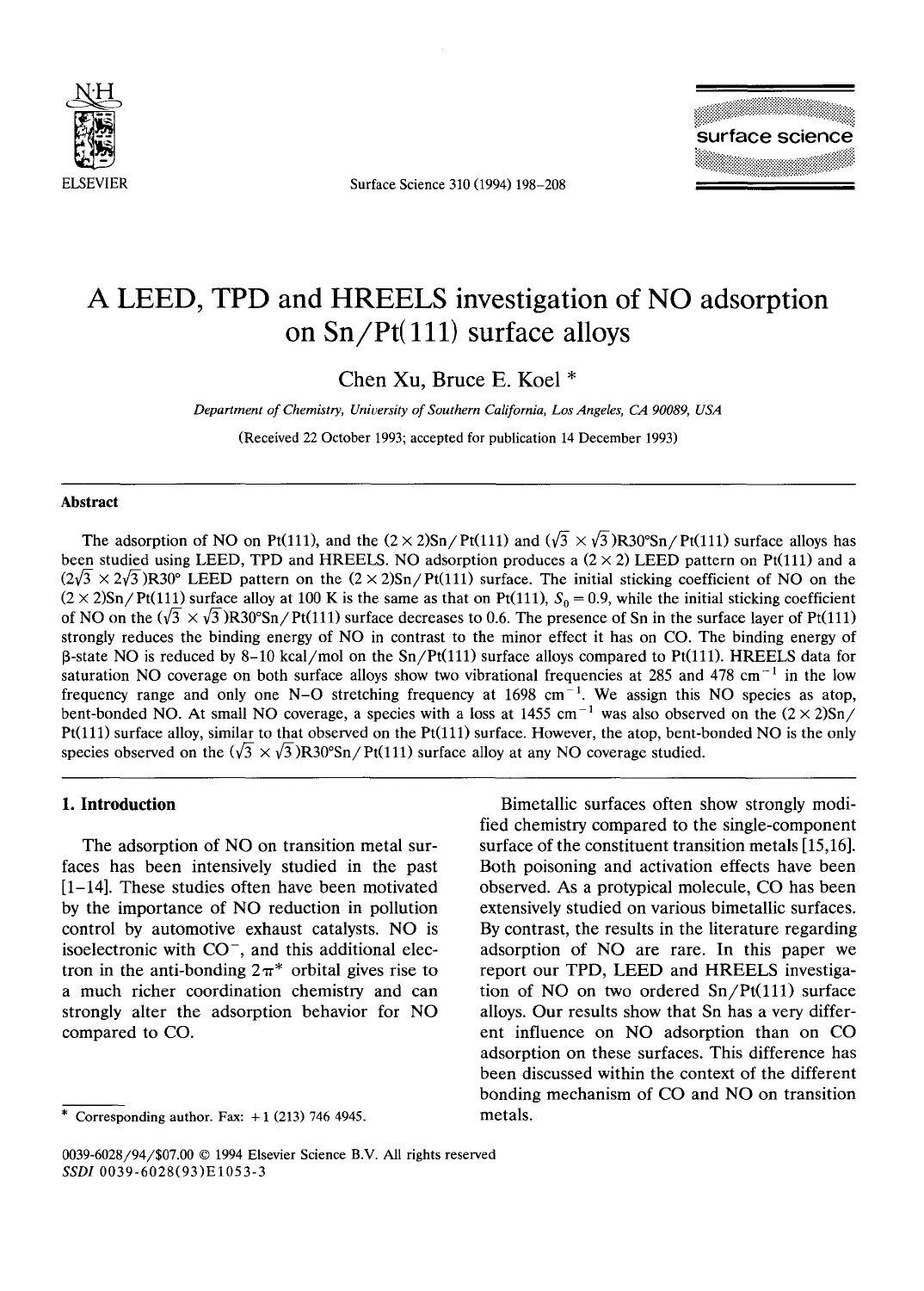The experiments were performed in an ultrahigh vacuum chamber equipped for Auger electron spectroscopy (AES), low energy electron diffraction (LEED), temperature programmed desorption (TPD) and high resolution electron energy loss spectroscopy (HREELS). The system base pressure was  $5 \times 10^{-11}$  Torr. TPD measurements were made using a UTI 100C quadrupole mass spectrometer in line-of-sight with the sample surface and using a linear heating rate of  $\sim$  4.5 K/s. The mass spectrometer was equipped with a shield having a small (6 mm diameter) entry hole. The crystal was always put very close  $({\sim}1$  mm) to the entry of the QMS. In order to stop electron emission from the QMS to the sample, a screen biased with  $-55$  V was placed in front of the QMS ionizer.

The HREELS spectra were taken with a spectrometer containing single 127° cylindrical sectors in the monochromator and analyzer. All spectra were taken in specular reflection, with  $\theta_{in} = \theta_{out}$  $= 65$ ° from the surface normal. The electron incident energy was 3 eV. The typical resolution used was  $60 \text{ cm}^{-1}$ .

The Pt(111) crystal could be cooled down to 95 K using liquid nitrogen or resistively heated to 1200 K. The temperature was measured by a chromel-alumel thermocouple spotwelded to the side of the crystal.

The  $Pt(111)$  crystal was cleaned using the procedure found in Ref. [17]. The  $(2 \times 2)$ Sn/Pt(111) and  $(\sqrt{3} \times \sqrt{3})R30^{\circ}Sn/Pt(111)$  surfaces were prepared by evaporating Sn on the clean  $Pt(111)$ surface and subsequently annealing the sample to 1000 K for 10 s. Depending upon the initial Sn coverage, the annealed surface exhibited a  $p(2 \times$ 2) or  $(\sqrt{3} \times \sqrt{3})R30^{\circ}$  LEED pattern [18]. The structure for these patterns was originally assigned to the (111) face of  $Pt_3Sn$  and a substitutional surface alloy of composition  $Pt<sub>2</sub>Sn$  [18], and this has now been confirmed [19,20]. A schematic drawing of both alloy surfaces is shown in Fig. 1. Angle-dependent low energy ion scattering spectroscopy (LEISS) measurements using 500-1000 eV Li<sup>+</sup> [19] and dynamic LEED [20] studies show that surface alloys (rather than Sn



Fig. 1. Top view schematic drawing of the surface structure for the (2×2) and ( $\sqrt{3}$  × $\sqrt{3}$ )R30°Sn/Pt(111) surface alloys.

adatoms) are produced and that Sn atoms are almost coplanar with the Pt atoms at the surface; Sn only protrudes  $\sim 0.022 \pm 0.005$  nm above the surface. This indicates a strong interaction between Sn and Pt atoms which is also revealed by ultraviolet photoelectron spectroscopy (UPS) [21]. For brevity in this paper, the  $(\sqrt{3} \times \sqrt{3})R30^{\circ}Sn/$ Pt(111) surface alloy and the  $(2 \times 2)$ Sn/Pt(111) surface alloy will be referred to as the  $\sqrt{3}$  alloy and  $(2 \times 2)$  alloy, respectively.

NO (Matheson, 99%) was dosed using leak valves connected to collimated microcapillary array dosers. The exposures are given in units of Langmuirs (I  $L = 10^{-6}$  Torr · s) uncorrected for the doser enhancement factor and ion gauge sensitivity. Adsorbate coverages in this paper are referenced to the  $Pt(111)$  surface atom density, i.e.,  $\theta = 1.0$  corresponds to  $1.505 \times 10^{15}$  atoms  $cm^{-2}$ .

#### **3. Results**

## *3.1. TPD*

NO TPD after several NO exposures on Pt(111) and the  $(2 \times 2)$  and  $\sqrt{3}$  alloys are shown in Figs.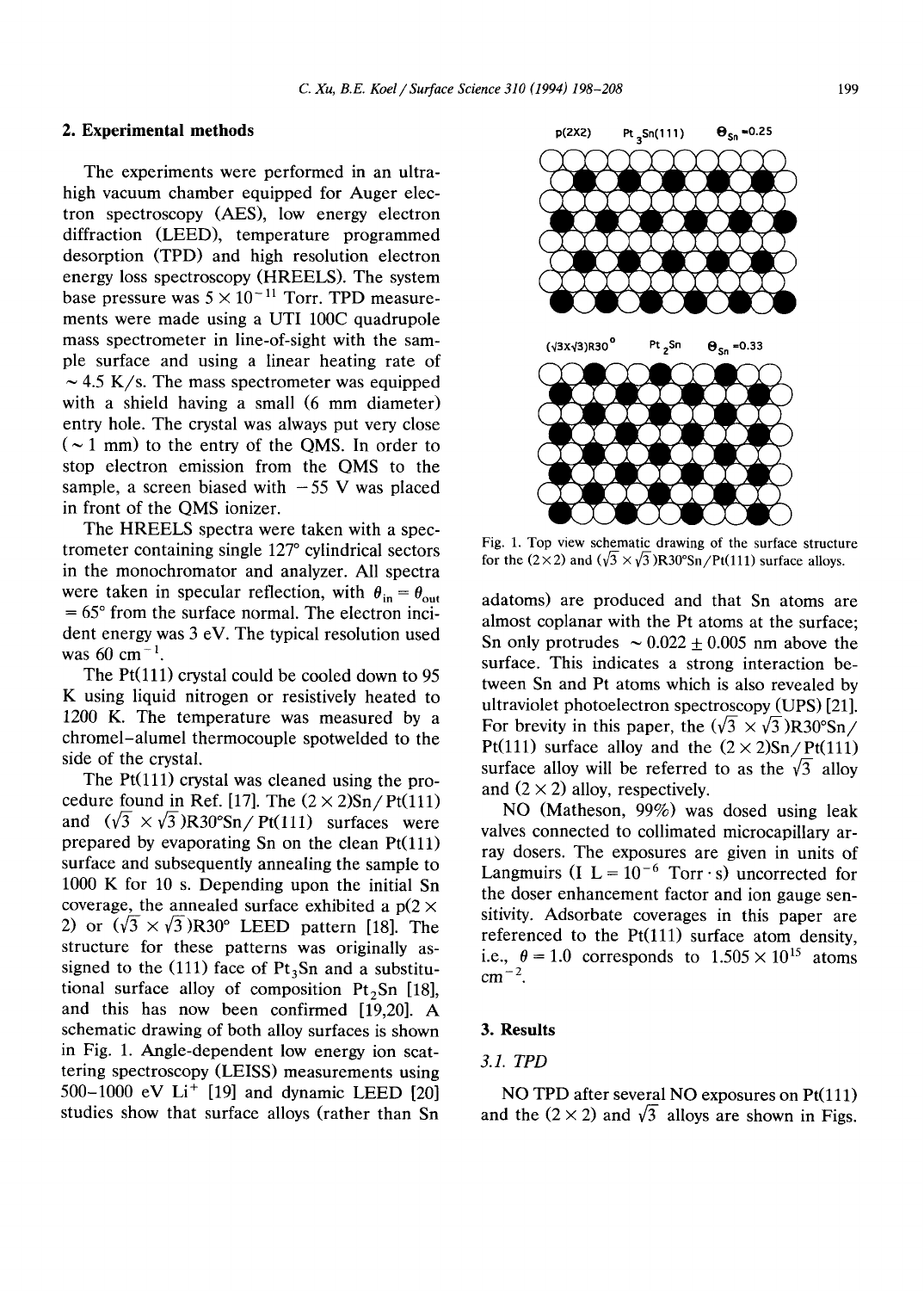2-4. NO is the only measurable product desorbed at any NO coverage on all three surfaces investigated; no  $N_2$  (mass 28),  $NO_2$  (mass 46),  $N_2O$ (mass  $40$ ) or  $O<sub>2</sub>$  (mass 32) was detected by the QMS. AES measurements after TPD also show a clean surface without any oxygen or nitrogen. These results establish that NO adsorbs reversibly on all three surfaces.

On Pt(111), three desorption states can be populated with increasing NO coverages in good agreement with previous results [1-9]. The two high temperature states at 320 and 360 K have been assigned to NO desorption from two different adsorption sites: atop and bridge sites [2,7,9]. The origin of the low temperature state, however, is not clear.

Alloying the  $Pt(111)$  surface with Sn causes dramatic changes in the adsorption behavior of NO. This is clearly shown in Figs. 3 and 4. Generally speaking, a strong reduction in the NO adsorption energy occurs due to the presence of Sn in the surface alloy. On the  $(2 \times 2)$  alloy, two



Fig. 2. NO TPD spectra after different NO exposures on the Pt(111) surface.



Fig. 3. NO TPD spectra after different NO exposures on the  $(2 \times 2)$ Sn/Pt(111) surface alloy.

desorption peaks at 236 ( $\beta$  state) and 277 K ( $\gamma$ state) can be populated at lower NO coverages. With increasing amount of NO, the peak at 236 K gains intensity and shifts to lower temperature. In contrast, the peak at 277 K shows no changes with increasing NO coverage. At high NO coverages, a peak at 189 K ( $\alpha$  state) also develops. The  $\alpha$  state on the (2 × 2) alloy has a very similar desorption temperature to the  $\alpha$  state on the Pt(111) surface, while the  $\beta$  state on the  $(2 \times 2)$ alloy has a much lower desorption temperature than on the  $Pt(111)$  surface. Apparently the presence of Sn only affects the  $\beta$  state desorption and does not influence the  $\alpha$  state appreciably.

Increasing the Sn concentration in the surface to 33% forms the  $\sqrt{3}$  alloy and again decreases the desorption temperature of the NO  $\beta$  state. The  $\beta$  state desorption can only be observed at small NO coverage. At higher NO coverage, the  $\beta$  state is almost hidden by the  $\alpha$  state and only a small asymmetry indicates its presence. Similarly to the  $(2 \times 2)$  alloy, the higher temperature peak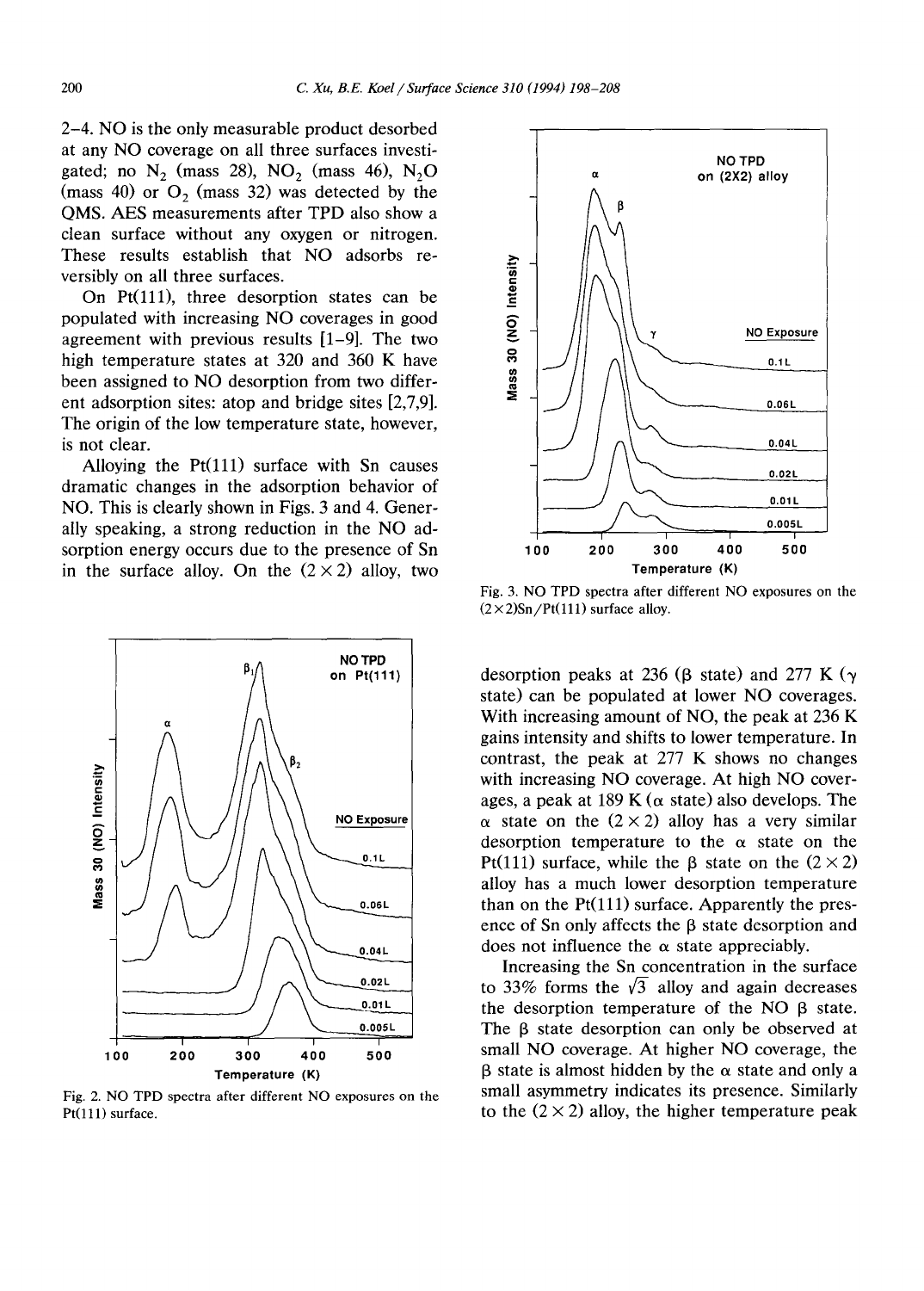

Fig. 4. NO TPD spectra after different NO exposures on the  $(\sqrt{3} \times \sqrt{3})$ R30°Sn/Pt(111) surface alloy.

at 277 K ( $\gamma$  state) can be populated on the  $\sqrt{3}$ alloy. The  $\gamma$  state on both surface alloys has exactly the same desorption temperature and a similar intensity. This state also shows no NOcoverage dependence. We attribute this peak to desorption from defects, probably on the crystal edges. The fact that both the amount and desorption temperature of the  $\gamma$  state is independent of the Sn concentration in the surface gives us reason to believe that this state is not due to Pt-rich islands on the surface alloys.

The dramatic shift in desorption temperature of the most strongly bonded NO can be seen more clearly in Fig. 5, which compares TPD spectra for saturation NO coverages on Pt(111), and the  $(2 \times 2)$  and  $\sqrt{3}$  alloy surfaces. As mentioned before, the desorption temperature of the  $\beta$  state decreases strongly with increasing Sn concentration, while the desorption temperature of the  $\alpha$  state is almost independent of the Sn concentration in the surface. Using Redhead [22] analysis, and assuming a preexponential factor of

 $10^{13}$  s<sup>-1</sup> and first-order desorption kinetics, the desorption temperatures of the  $\beta_1$  and  $\beta_2$  states can be translated roughly to binding energies of 19.5 and 22 kcal/mol on  $Pt(111)$ . The presence of Sn reduces the binding energy of the  $\beta$  state to 14 kcal/mol on the  $(2 \times 2)$  alloy and 12 kcal/mol on the  $\sqrt{3}$  alloy.

Fig. 6 shows an uptake plot for NO adsorption on the three surfaces. The NO TPD area can be converted to the NO coverage in the adsorbed monolayer by using the known saturation NO coverage on Pt(111) at 100 K,  $\theta_{\rm NO}^{\rm Sat} = 0.5$  [4,9]. The presence of Sn reduces the NO saturation coverage to 0.4 on the  $(2 \times 2)$  alloy and 0.3 on the  $\sqrt{3}$ alloy. The slope of the uptake curve is proportional to the sticking coefficient of NO on the surface. As seen in Fig. 6, the slope is independent of NO coverage up to a NO coverage of 0.45 ML on Pt(111), 0.25 ML on the  $(2 \times 2)$  alloy and 0.2 ML on the  $\sqrt{3}$  alloy, indicating the importance of a precursor state in the adsorption kinetics on all three surfaces. Precursor-mediated ad-



Fig. 5. Comparison of NO TPD from Pt(111) and the  $(2\times2)$ and  $(\sqrt{3} \times \sqrt{3})R30^{\circ}Sn/Pt(111)$  surface alloys.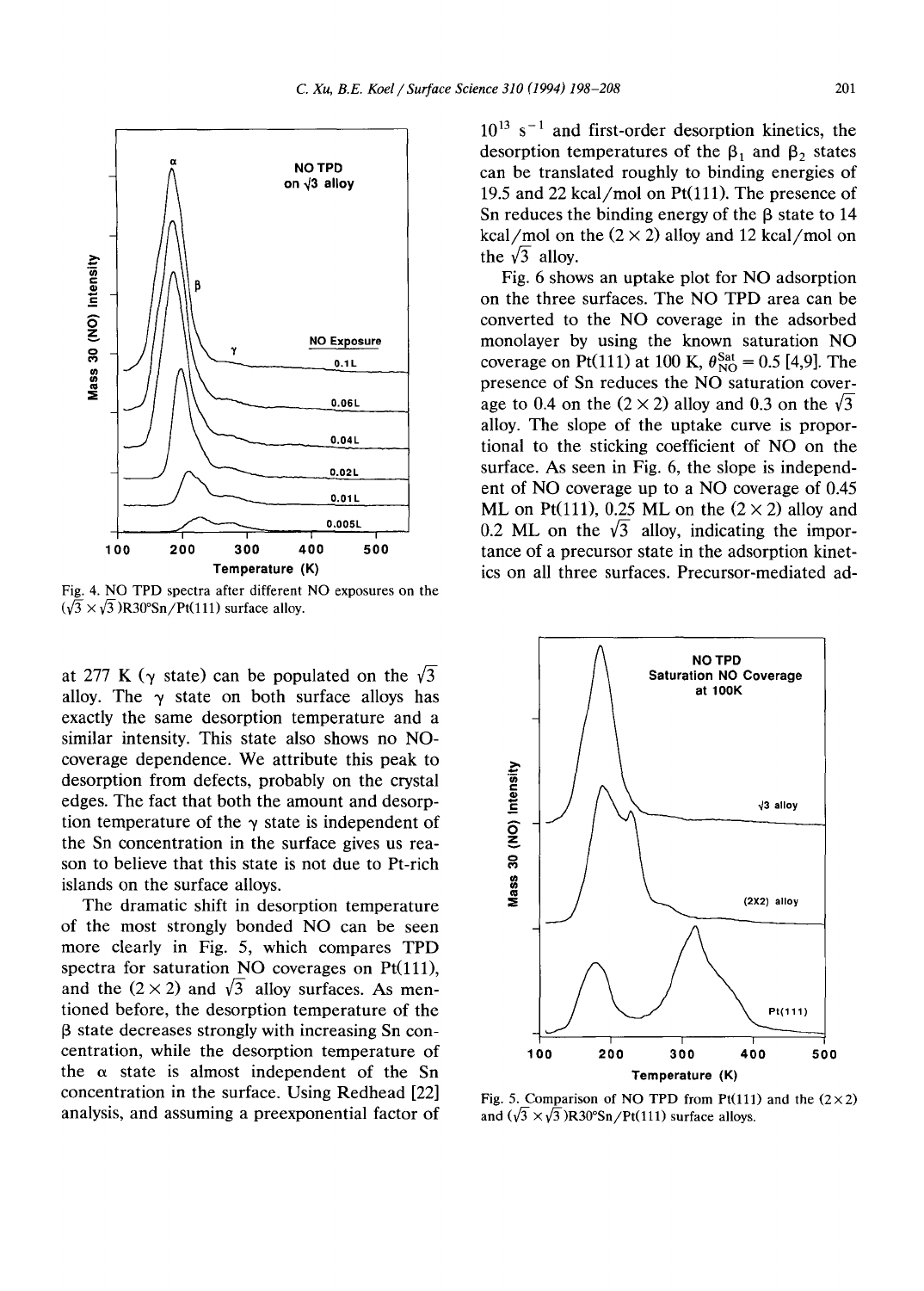

Fig. 6. NO uptake by the  $Sn/Pt(111)$  surface alloys compared to Pt(111) by using integrated NO TPD peak areas from Figs.  $2 - 4.$ 

sorption kinetics also was seen previously for NO on the Pt $(111)$  surface [5,6,13]. Fig. 6 also shows that the initial sticking coefficient of NO on the  $(2 \times 2)$  alloy is the same as on the Pt(111) surface, while a decreased initial sticking coefficient occurs on the  $\sqrt{3}$  alloy. Using the well known initial sticking of NO on Pt(111) at 100 K,  $S_0 = 0.9$  [5,6], the initial sticking coefficient of NO on the two surface alloys can be determined as 0.9 and 0.6, respectively.

### *3.2. LEED*

We have studied NO adsorption using LEED on all three surfaces. Consistent with previous investigations [1,3,7], we found a  $(2 \times 2)$  LEED pattern on the  $Pt(111)$  surface. We also found that this  $(2 \times 2)$  LEED pattern exists over a wide range of NO coverages on the surface. Starting at 25% of saturation coverage, a sharp  $(2 \times 2)$  LEED pattern was observed which showed almost no visual change with increasing NO coverage up to saturation. This indicates that an ordered  $(2 \times 2)$ NO structure corresponding to a NO coverage of 0.25 ML is formed already at one-half NO saturation coverage. Further increasing the NO coverage either converts the  $(2 \times 2)$  to a  $(2 \times 1)$  structure, which still has a  $(2 \times 2)$  LEED pattern because of the three different domains that will be present on the surface, or forces the excess NO to occupy different sites that also form a  $(2 \times 2)$ structure. In both cases, the saturation coverage of NO on the surface will be 0.5 ML. This is consistent with the results of Gorte et al. [4] and Bartram et al. [9], but different than the result by Hayden [7] who estimated a NO saturation coverage of 0.25 ML.

Saturating the  $(2 \times 2)$  surface alloy with NO at 100 K causes only an increase in the diffuse background. After the  $(2 \times 2)$  alloy surface with a saturation NO coverage is annealed to 170 K, a sharp  $(2\sqrt{3} \times 2\sqrt{3})R30^\circ$  LEED pattern was observed. This LEED pattern is schematically reproduced in Fig. 7. Dosing NO again at 100 K cannot remove this  $(2\sqrt{3} \times 2\sqrt{3})R30^\circ$  LEED pattern. This indicates that the phase transition is correlated more with an ordering process during the annealing rather than desorption of excess NO on the surface.

No new LEED spots due to an ordered NO structure were ever observed on the  $\sqrt{3}$  surface alloy under any conditions.

#### *3.3. HREELS*

HREELS spectra of saturation coverages of NO on Pt(111) and the  $(2 \times 2)$  and  $\sqrt{3}$  surface alloys are provided in Fig. 8. HREELS of NO on  $Pt(111)$  are characterized by two peaks in the low frequencies range (285 and 445 cm<sup> $-1$ </sup>) and two peaks at higher frequency (1515 and 1718 cm<sup>-1</sup>). These observations are in good agreement with the results in the literature [1,2,9]. The peaks at 1515 and 1718  $cm^{-1}$  have been assigned previously to the N-O vibration of NO adsorbed on a bridge site and linearly bonded NO adsorbed on an atop site, respectively [2,9]. The two peaks at



Fig. 7. LEED pattern observed after annealing a NO-saturated  $(2 \times 2)$ Sn/Pt(111) surface to 170 K.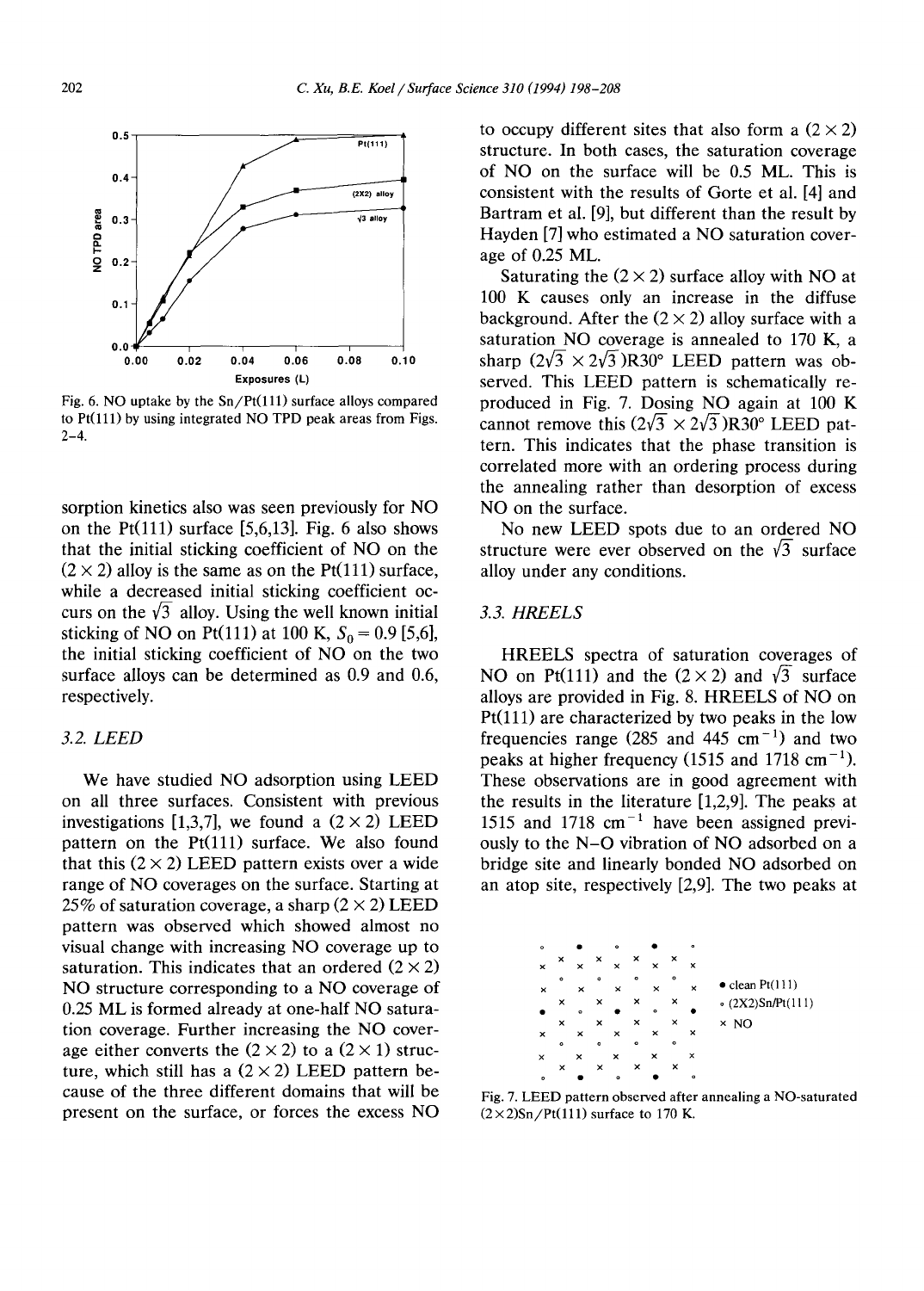

Fig. 8. HREELS spectra of NO saturation coverages on Pt(111) and the (2×2) and ( $\sqrt{3}$  × $\sqrt{3}$ )R30°Sn/Pt(111) surface alloys.

285 and 445 cm<sup> $-1$ </sup> have been correlated to the Pt-NO vibration [2,9]. These assignments are questionable however and we will discuss this point later.

Comparing NO adsorption on  $Pt(111)$  to the two  $Sn/Pt(111)$  surface alloys, the peak at 1515  $cm<sup>-1</sup>$  on Pt(111) disappears completely and the peak at 1718 cm<sup> $-1$ </sup> shifts to 1698 cm<sup> $-1$ </sup> on the two surface alloys. The single vibration at  $1698 \text{ cm}^{-1}$ suggests that all NO is adsorbed in the atop site on the two surface alloys. In contrast, both peaks at lower frequency are still seen on the two surface alloys. The peak at  $285 \text{ cm}^{-1}$  remains at the same frequency and an upward shift of 33  $cm^{-1}$  is observed for the peak at 445 cm<sup>-1</sup> on Pt(111) in going from Pt(111) to the two  $Sn/Pt(111)$  surface alloys. The presence of two vibrational peaks at lower frequency suggest a tilted adsorbed NO species on the two  $Sn/Pt(111)$ surface alloys. Because of the bent geometry, one of the two frustrated-rotational modes in the bending direction becomes dipole active. The bending mode of tilted NO adsorbed on the surface is well known to be around  $500 \text{ cm}^{-1}$ [9,23-25]. Our observation of a second peak in addition to the Pt-NO vibration in the lower frequency range proves that NO must be adsorbed as a tilted species on atop sites on the two surface alloys.

At lower NO coverage, the situation is slightly different. Fig. 9 shows this point as the HREELS spectra of 0.1 ML NO on Pt(111) and the  $(2 \times 2)$ and  $\sqrt{3}$  alloy surfaces are compared. The features on Pt(111) and the  $\sqrt{3}$  alloy are the same as at NO saturation coverage except some small shifts of the peaks. On the  $(2 \times 2)$  surface, however, a new peak at 1445 cm<sup> $-1$ </sup> is seen. From the vibrational frequency alone, this peak can be attributed to NO either on the three-fold hollow or the two-fold bridge site. It is possible that this peak is correlated to the small peak at 277 K (some kind of defect site) in the TPD spectra. But, the fact that the  $\sqrt{3}$  alloy shows the same desorption peak with similar intensity and no loss peak is seen in the HREELS spectra of NO on the  $\sqrt{3}$  alloy excludes this possibility. With increasing NO coverage, the peak at  $1445 \text{ cm}^{-1}$  on the  $(2 \times 2)$  alloy disappears completely. This is consistent with the finding on  $Pt(111)$  that most bridge-bonded NO is converted to atop sites with increasing NO coverage [1,2,7].

We also observed NO-coverage dependent shifts of the N-O vibrational frequencies. In Fig. 10 we compare the frequency shift of the N-O vibration associated with 0.1 ML NO to that for saturation NO coverage on Pt(111) and the  $(2 \times 2)$ and  $\sqrt{3}$  alloy surfaces. It can be seen from Fig. 10 that the two alloy surfaces show a much higher coverage-dependent shift of the NO vibrational



Fig. 9. HREELS spectra of 0.1 ML NO on Pt(lll) and the  $(2 \times 2)$  and  $(\sqrt{3} \times \sqrt{3})R30^{\circ} \text{Sn}/\text{Pt}(111)$  surface alloys.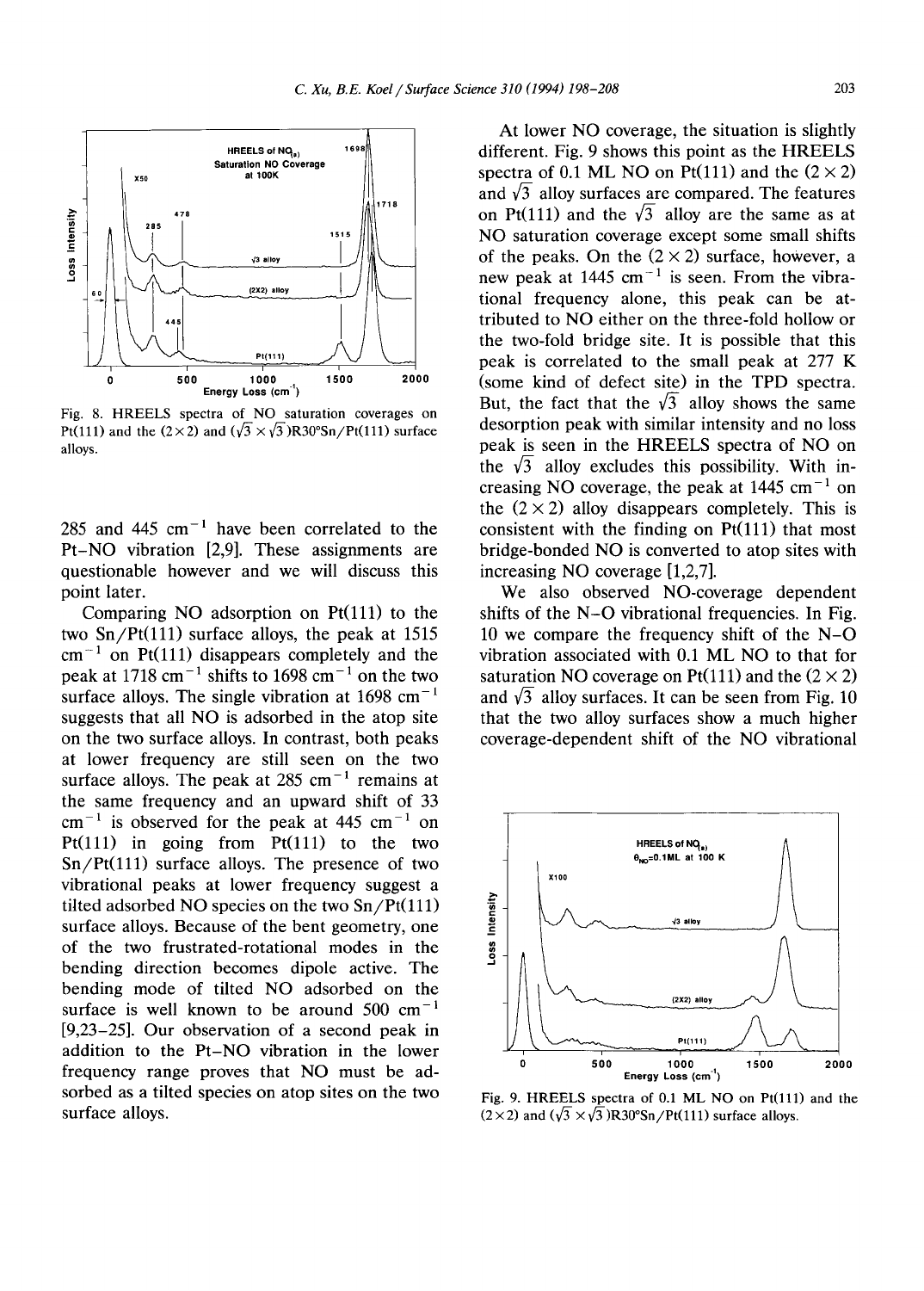

Fig. 10. Comparison of the coverage dependent shift of the  $N-O$  stretching vibrational frequency on  $Pt(111)$  and the  $(2 \times 2)$  and  $(\sqrt{3} \times \sqrt{3})R30^{\circ}Sn/Pt(111)$  surface alloys.

frequency than the  $Pt(111)$  surface. The coverage dependent shift has been attributed in the past to either a dipole or static shift [26]. A dipole shift is a result of the interaction between the dipole of a molecule with the dipole and the image dipole of its neighbors. A static shift has its origin in an electrostatic interaction and the chemical modification of the surface electronic structure by the adsorbed molecules. The coverage dependent frequency shift of NO on the  $Pt(111)$  surface has been studied previously by Hayden [7] with infrared reflection absorption spectroscopy (IRAS). In an isotopic dilution experiment using  $N^{14}O$ and  $N^{15}O$ , he was able to separate out the dipole and static contributions to the coverage dependent frequency shift. NO in the atop site has a dipole shift of 33 cm<sup>-1</sup> and a static shift of  $-13$  $cm^{-1}$  at saturation coverage. Consistent with his result, we found the coverage dependent frequency shift on Pt(111) is 15 cm<sup> $-1$ </sup> upward by increasing the coverage from 0.1 ML to saturation coverage. On the surface alloys we have a strongly reduced binding energy of NO as indicated by TPD. Therefore, one would expect a much smaller static shift. This was observed and, as a result, the two surface alloys show a larger coverage dependent frequency shift compared to Pt(111).

#### **4. Discussion**

#### *4.1. Adsorption site*

The adsorption of NO on  $Pt(111)$  and modified  $Pt(111)$  surfaces has been studied previously using LEED, AES, UPS, XPS, TPD, HREELS and IR [1-14]. The NO adsorption kinetics has been studied also using molecular beam techniques and sticking coefficient measurements [5,6,12,13]. NO is adsorbed molecularly on the  $Pt(111)$  surface. The small amount of dissociative adsorption seen in early studies can be attributed to adsorption on defect sites which are correlated to NO desorption at a temperature higher than 450 K. A similar higher temperature desorption state that is correlated to defect sites has been seen also for  $CO$  on  $Pt(111)$ . We cannot populate this state on our surface and consequently no NO dissociation was found in our TPD experiments.

There is some controversy regarding the adsorption sites of NO on  $Pt(111)$ . Two species have been consistently found with increasing NO coverage in HREELS investigations. Ibach and Lehwald [1] assigned the species at low NO coverage with an N-O vibrational frequency of 1515  $cm<sup>-1</sup>$  to an NO monomer on the atop site and the species at higher coverage with a frequency of  $1717 \text{ cm}^{-1}$  to a dimer. Gland and Sexton [2] reassigned the two species corresponding to 1490 and 1710  $cm^{-1}$  to NO adsorbed on the bridge site and linearly bonded on the atop site, respectively. They also found small concentrations of a species that desorbs at higher temperature in TPD which has peaks in HREELS at 1600 and  $1820 \text{ cm}^{-1}$ . By using IR and well-known CO adsorption bands on the defect sites on  $Pt(111)$ , Agrawal and Trenary [10] were able to assign the higher temperature TPD peaks to NO adsorbed on defect sites. Hayden's [7] studies of NO adsorption on  $Pt(111)$  using IRAS and isotopic mixtures of  $N^{14}O$  and  $N^{15}O$  are quite illuminating. For a monomer/dimer model, one would expect to observe a doublet for the monomer and a triplet for the dimer. For an atop/bridge site model, one only would observe two doublets for the two sites. The fact that only two doublets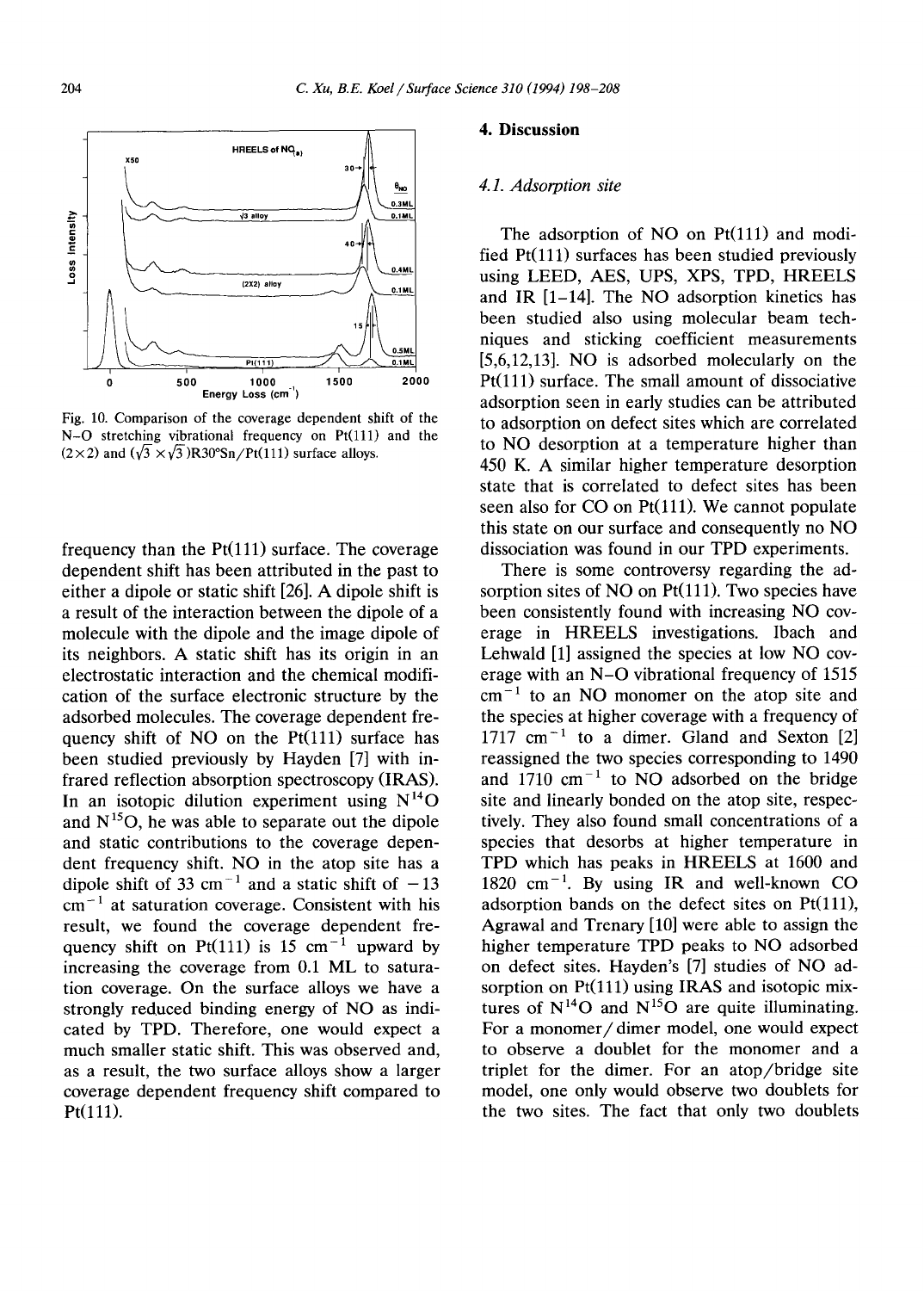were observed at any isotopic mixture ratio led Hayden to conclude that NO is adsorbed on the bridge and atop site (linearly bonded). Finally, Bartram et al. [9] correlated the two species observed in HREELS to the desorption peaks  $\beta_1$ and  $\beta$ <sub>2</sub> by using surface oxygen to selectively block one species.

Our experimental results are consistent with the assignment of two peaks in HREELS to two different adsorption sites rather than to a monomer and dimer model. However, the assignment of the peaks in the HREELS to the linear atop and bridge sites seems to us to be inconsistent with some of the experiment results. The NO coverage dependent HREELS experiments by Ibach [1] et al. and Gland et al. [2] both show that only peaks at 285 and 1515  $cm^{-1}$  exist at low NO coverage. With increasing coverage, the peaks at 445 and 1718  $cm^{-1}$  appear. If one assigns the peaks at 1515 and 1718  $cm^{-1}$  to NO adsorbed on the bridge and linear atop site, the peak at 285  $cm<sup>-1</sup>$  must be assigned to the Pt-NO vibration of NO on the bridge site and the peak at  $445 \text{ cm}^{-1}$ to the corresponding mode for the atop site. On both  $Sn/Pt(111)$  alloys, the Pt-NO vibration of NO on the atop site is  $285 \text{ cm}^{-1}$ . It is not clear why the two Pt-NO vibrational frequencies for the atop site on  $Pt(111)$  and the  $Sn/Pt(111)$  alloys would be different. An alternative assignment of the spectrum on  $Pt(111)$  is that the peak at 1718  $cm^{-1}$  is due to bent NO adsorbed on the atop site rather than NO linearly bound on the atop site. Consequently, the peak at  $445 \text{ cm}^{-1}$  can be assigned to the Pt-NO bending mode and the peak at  $285 \text{ cm}^{-1}$  to the Pt-NO vibration of both species. This assignment is consistent with a recent ab initio GVB/CI calculation by Smith and Carter [11] showing that NO bound to a single Pd or Pt metal atom or ion always prefers a bent structure.

The assignment of the peak at  $1515 \text{ cm}^{-1}$  to NO adsorbed on the bridge site is based solely on the comparison of the vibrational frequency with nitrosyl complexes. Unfortunately, the N-O vibrational frequency of three-fold bonded NO can be as high as  $1545 \text{ cm}^{-1}$  and of two-fold bridge bonded NO as low as  $1480 \text{ cm}^{-1}$  [10] and so the assignment of the peak at 1515 cm<sup> $-1$ </sup> is difficult.

Additional spectroscopic investigations are needed. In a recent dynamical LEED experiment, Materer et al. [14] reassigned all NO adsorption previously thought to occur on the twofold bridge site to the three-fold hollow site. However, they did not report the NO coverage used in their experiments. (They dosed 1 L NO and annealed to 250 K to produce a  $(2 \times 2)$ LEED pattern.) In our experiments, we have shown that the  $\beta_2$  state, which will be populated first and has a vibrational mode at 1515 cm<sup>-1</sup>. can also produce a  $(2 \times 2)$  LEED pattern. Therefore, we assume that the dynamical LEED study only involved the  $\beta_2$  state. If that is the case, the peak at  $1515 \text{ cm}^{-1}$  can be attributed to NO adsorbed on the three-fold hollow site.

At small NO coverage, the three-fold hollow site also can be populated on the  $(2 \times 2)$  alloy in addition to the atop site, while NO on the atop site is the only species on the  $\sqrt{3}$  alloy. This is consistent with the fact that the  $\sqrt{3}$  alloy surface does not have any three-fold hollow sites containing only Pt atoms. Going to higher NO coverage, the tilted NO adsorbed on the atop site remains the only species on both Sn/Pt(111) surface alloys. This is due to the destabilization of NO adsorbed on three-fold hollow sites with increasing NO coverage. Similar effects were also observed for NO on Pt(111).

NO adsorbed in a disordered fashion on the  $(2 \times 2)$  surface alloy at 100 K. However, annealing to 170 K causes ordering of the NO layer producing a  $(2\sqrt{3} \times 2\sqrt{3})R30^{\circ}$  surface net. HREELS shows only one type of NO species adsorbed on atop sites in a tilted geometry. From TPD, the coverage of NO is determined to be  $\sim$  0.4 ML. Combining these results, we propose a structural model for NO on the  $(2 \times 2)$  alloy as shown in Fig. 11. The coverage of our proposed structure is 0.33 ML, close to the coverage determined by the TPD experiment. This structure is also consistent with the finding of LEED and HREELS. Since NO exists "pairwise" on the surface, one might think of dimer formation. However, the distance between two adjacent atop sites is  $0.277$  nm, much larger than the N-N distance in  $(NO)_2$  which is about 0.218 nm. Therefore, the interaction between two NO near-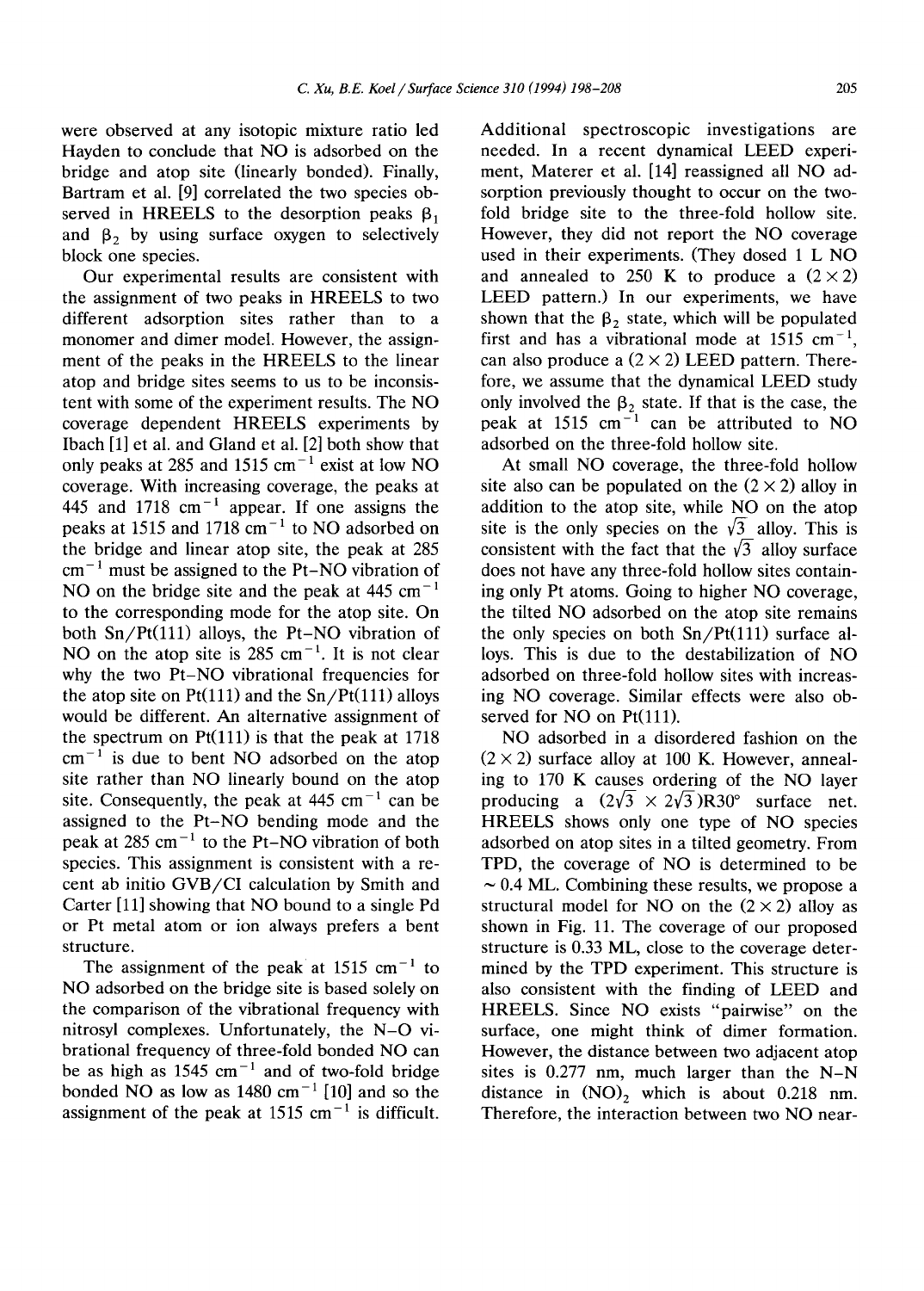

Fig. 11. Proposed structure of the  $(2\sqrt{3} \times 2\sqrt{3})R30^{\circ}NO$  adsorbate layer on the  $(2 \times 2)$ Sn/Pt(111) surface alloy.

est neighbors should be much weaker than in the dimer, and it could even be repulsive.

#### *4.2. Adsorption kinetics*

The adsorption kinetics of NO on the Pt(111) surface has been a subject of both theoretical [12] and experimental investigations [5,6,13]. The initial sticking coefficient of NO on Pt(111) has been found to be very high,  $S_0 = 0.9$ . The dependence of the sticking coefficient on the NO coverage is dominated by the presence of an extrinsic precursor state. Our experimental result on  $Pt(111)$  is in good agreement with previous measurements. We found a constant value of S independent of NO coverage, up to a NO coverage of 0.45 ML, indicating precursor-mediated adsorption kinetics.

The presence of Sn in the  $Pt(111)$  surface influences the initial sticking coefficient and saturation coverage of NO differently. This is clearly shown in Fig. 12. A linear scaling of the saturation coverage of NO with the Sn concentration in the surface layer would describe our data reasonably well. By contrast, the initial sticking coefficient is not affected by the Sn concentration (0.25 ML) in the  $(2 \times 2)$  surface alloy. Increasing the Sn concentration to 0.33 ML causes the initial sticking coefficient to drop to 0.6.

Similar effects have been seen for many bimetallic surfaces and are general phonemena on bimetallic and modified surfaces. Recently we have pointed out that the Langmuir isotherm cannot be used to describe the dependence of initial sticking coefficient on the modifier coverage [27]. Incorrect results are often obtained when the initial sticking coefficient is modelled by using a simple site-blocking equation such as  $S_M = S(1)$  $-m\theta_M$ ), where S and S<sub>M</sub> are the sticking coefficients on the clean surface and on the surface containing a modifier (second metal component), respectively,  $\theta_M$  is the modifier coverage, and m is the parameter describing how many sites are blocked by one atom of the modifier. (This equation might still be useful to describe the dependence of the saturation coverage on the modifier concentration however.) The physical reason for the failure of the Langmuir isotherm is the presence of the "modifier precursor" which exists on top of the modifier. If one assumes the presence of a precursor state "on top" of NO molecules to explain the independence of the sticking coeffi-



Fig. 12. Influence of Sn on the saturation coverage and initial sticking coefficient of NO on the Pt(111) surface.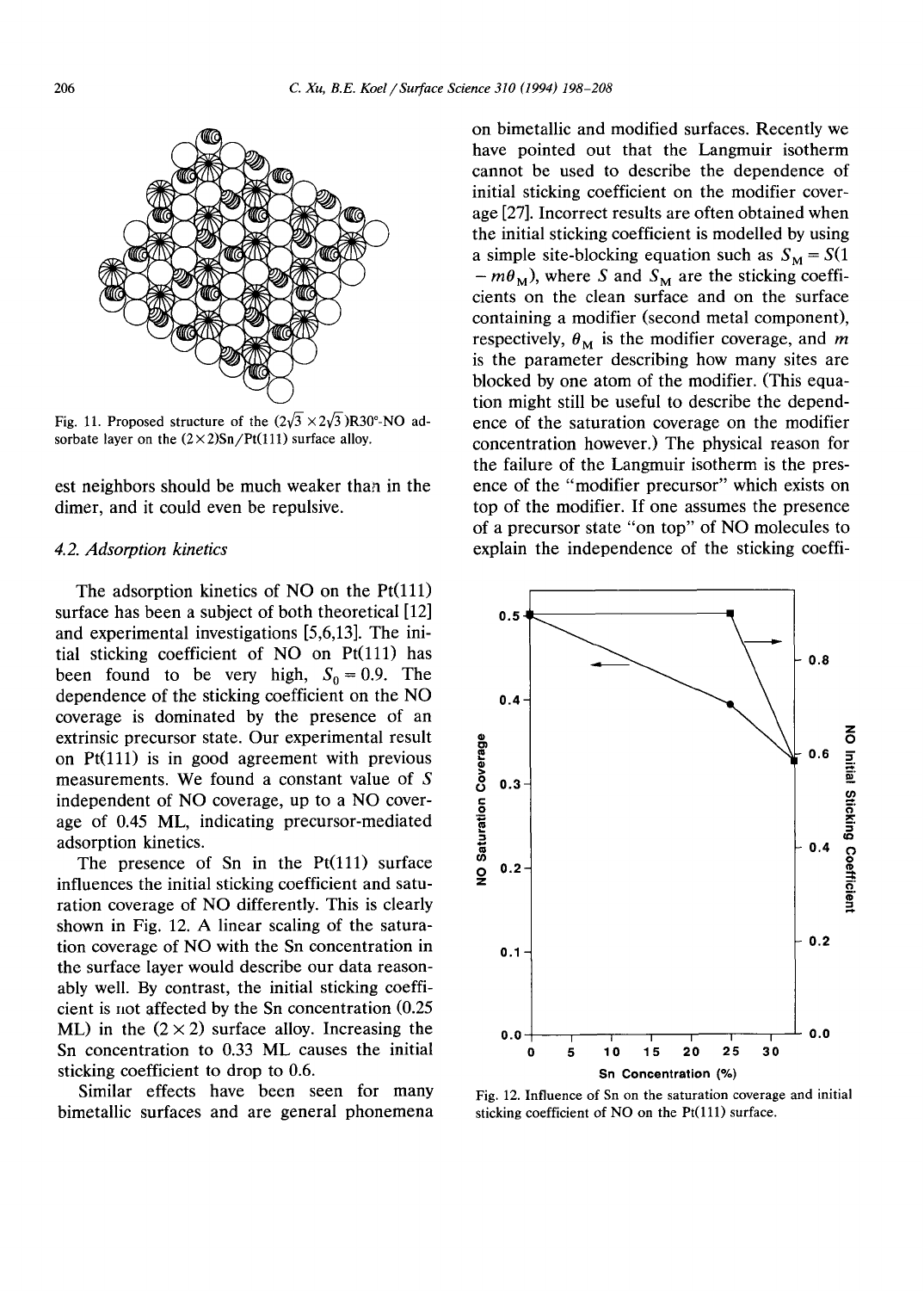cient on the NO coverage on  $Pt(111)$ , it is only reasonable to recognize that a precursor state exists on top of Sn also. The presence of this modifier precursor prevents a linear decrease of the sticking coefficient with increasing Sn coverage just as in the case of  $Pt(111)$  where the extrinsic precursor prevents a linear decrease of the sticking coefficient with increasing NO coverage.

These results demonstrate that the presence of Sn has a strong influence on the adsorption kinetics by introducing a new adsorption/desorption pathway, in addition to altering the chemical nature of the  $Pt(111)$  surface and the energetics of adsorption. The important role played by the modifier precursor must be taking into account in order to fully understand the chemistry of these Pt-Sn surface alloys and other bimetallic surfaces.

#### *4.3. Bonding*

The presence of Sn has a strong electronic effect on NO adsorption on Pt(111) as indicated by the strong reduction in NO adsorption energy with increasing Sn concentration. It is especially interesting to compare these results with those of CO adsorption on the same  $Sn/Pt(111)$  surface alloys [21]. In contrast to NO, the binding energy of  $CO$  only decreases slightly from the  $Pt(111)$ surface  $(E_{\text{des}} = 25 \text{ kcal/mol}$  for bridge-bonded and 29 kcal/mol for atop CO) to the  $(2 \times 2)$  $(E_{des} = 25 \text{ kcal/mol})$  and  $\sqrt{3}$  ( $E_{des} = 24 \text{ kcal/mol}$ ) surface alloys. Both bridge-bonded and atop CO can be populated on all three surfaces with a ratio corresponding to the site ratio of each surface. Sn has almost no effect on the CO adsorption energetics or site occupancy.

How can we rationalize this difference between CO and NO? 'The bonding of NO on transition metals has been previously described by Bartram, Koel and Carter [9]. Similar to that for CO, the NO surface chemical bond can be described as involving  $\sigma$  donation and  $\pi$  backdonation. However, the presence of one more electron in the  $2\pi^*$  orbital compared to CO enables NO to be bound to the surface in completely different manner. By utilizing this single



Fig. 13. Schematic picture of NO bonding on transition metal surfaces.

unpaired electron in the  $2\pi^*$  orbital, NO can form a covalent bond with the surface. A schematic view of the bonding configuration of NO adsorbed at atop sites in a bent geometry and linearly bonded at three-fold hollow sites is shown in Fig. 13. This view is adapted from Ref. [9] and a more detailed discussion can be found there. For our purposes, we only want to point out the obvious importance of the covalent bond in the bonding of NO to transition metals. Recently, Smith and Carter [11] studied the interaction of CO and NO with single Pt atoms using an ab initio generalized valence bond and correlationconsistent configuration interaction (GVB/CI) approach. They concluded that PtNO is bent with the dominant bonding involving a covalent  $\sigma$  bond between a singly occupied metal  $d_a$  orbital and the singly occupied NO  $2\pi^*$  orbital. Consistently, we argue in favor of NO adsorption on atop sites on Pt(lll) in a bent configuration. Bartram et al. [9] also concluded from their experiments that the covalent  $\sigma$  (atop site) or  $\pi$  (three-fold hollow site) bond formed to the platinum surface using the  $2\pi^*$  electron in NO dominates the strength of the Pt-NO bond. In order to form a covalent metal-NO bond, the presence of a singly occupied metal orbital is essential. By contrast, the presence of an empty metal  $\sigma$  orbital for donation from the  $5\sigma$  orbital of CO and doubly occupied metal d<sub> $\pi$ </sub> orbitals for  $\pi$  back-bonding into the empty CO  $2\pi^*$  orbital (the dominant interactions) are important to form the metal-CO bond. Very different parts of the electronic structure at the surface are utilized for the CO- and NOmetal bonds. *The presence of Sn obviously reduces*